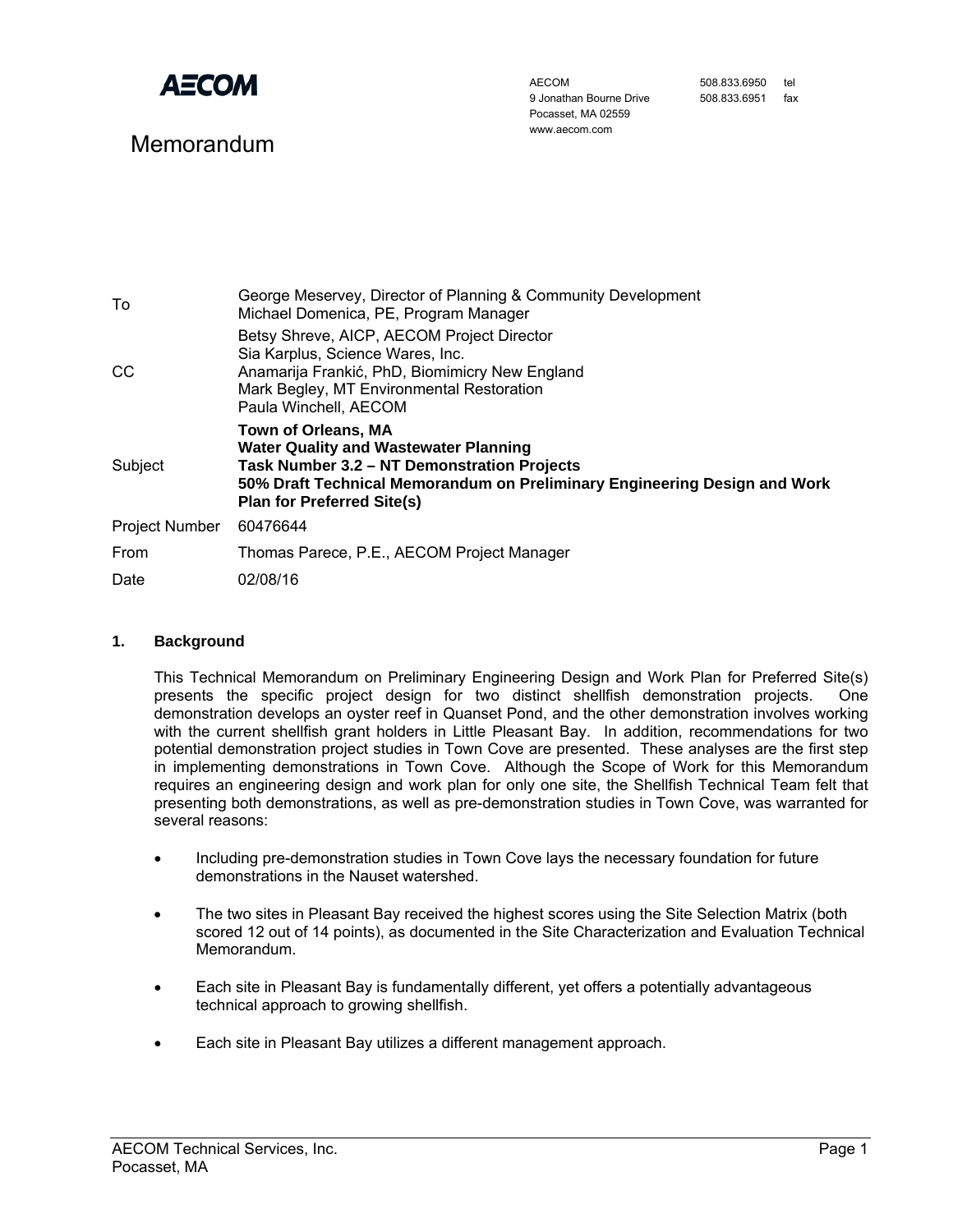- Each site in Pleasant Bay has distinct operational advantages:
	- o Working with growers leverages existing expertise and experience in shellfish aquaculture.
	- o Installing a reef creates a potentially self-sustaining habitat

A benefit of implementing both demonstrations is that the logistics and advantages of these different approaches can be compared as part of the decision making process for larger-scale implementation.

Design specifications for the Quanset Pond demonstration include water surface area and gear requirements, gear layout, and quantity of shellfish to be grown. A work plan describes the process of installing, operating and maintaining the project for the first year. A detailed budget, with capital as well as operation and maintenance costs is also provided. The project description for the Little Pleasant Bay demonstration enumerates the tasks needed to identify appropriate methods of collaboration with growers. A monitoring program for each demonstration is also described, with maps showing the locations of sampling stations and a description of the water quality and other parameters to be measured. Finally, a pathway to full scale implementation is discussed.

# **2. Introduction**

#### **2.1 Summary of Site Characterization Technical Memorandum**

The Site Characterization and Evaluation Technical Memorandum identified, evaluated, ranked and ultimately recommended specific shellfish demonstration sites and growing methods. Sites and associated species and growing methods that were evaluated included:

- Little Pleasant Bay (Existing aquaculture grants, oysters and quahogs);
- Quanset Pond (Oyster reef);
- Pochet (Oyster reef);
- Arey's Pond (Oyster singles in floating bags);
- Town Cove (Quahog propagation);
- Mill Pond (Quahog propagation); and
- Lower River (Oyster singles in floating bags).

To facilitate a systematic and objective evaluation of each of the potential demonstration sites, a decision support tool, called a Site Selection Matrix was developed. This Site Selection Matrix assesses a number of criteria for Site Suitability, Permitting, and Project Evaluation. Site Suitability criteria assess the environmental, land use and implementation characteristics of each proposed demonstration location. Permitting criteria assess the regulatory issues related to each proposed demonstration location. Project evaluation criteria evaluate the likelihood of obtaining meaningful results from a proposed demonstration site. Other/Overriding Considerations refer to any threshold issue that precludes a demonstration at a given site.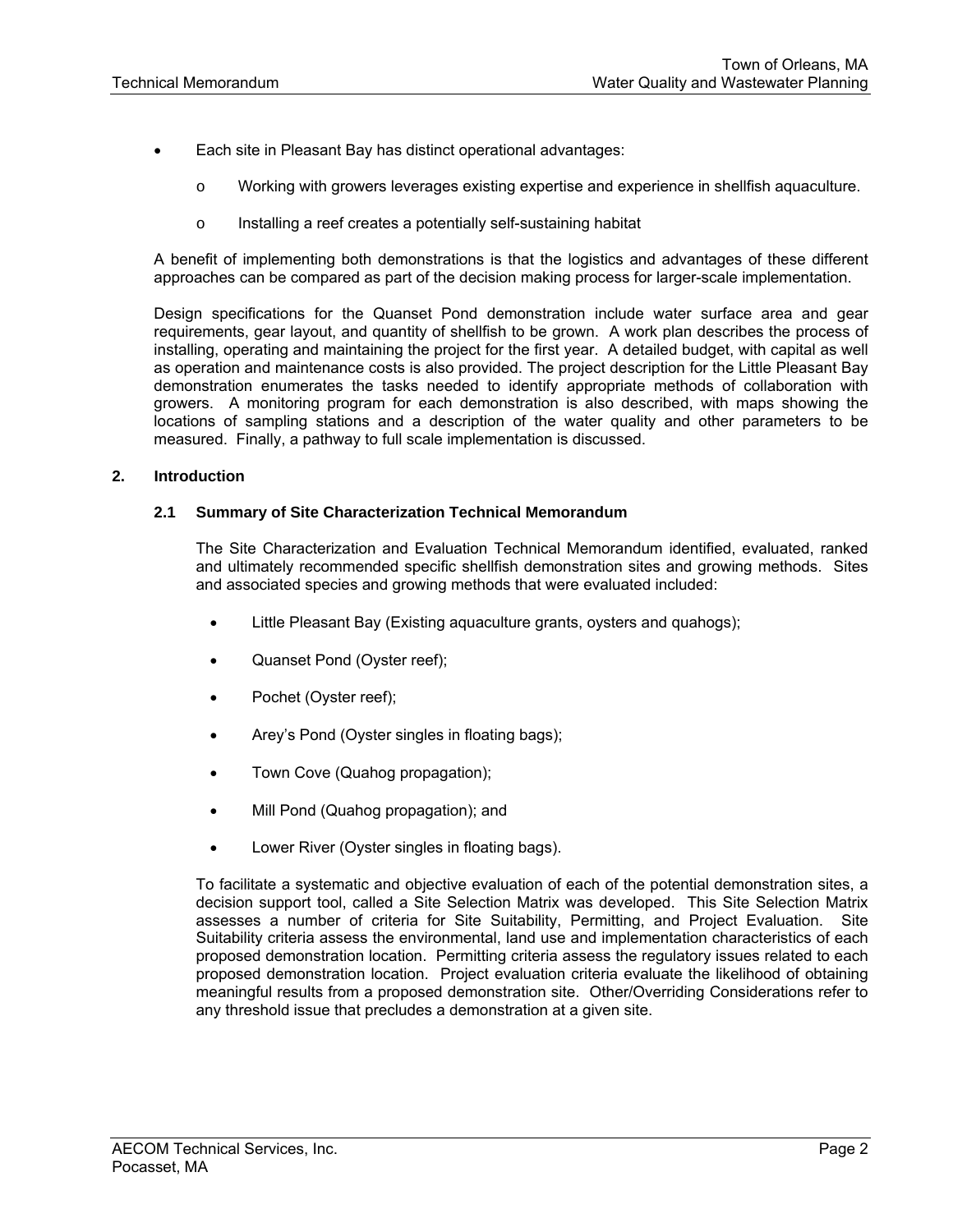These criteria were first presented as part of the process of developing the Orleans Consensus Plan. The Shellfish Technical Team refined the criteria after reviewing the Site Ecology and Surrounding Environment data as described above. The Site Selection Matrix now includes the following criteria:

- Site Suitability
	- o Available Growing Area/Adequacy of Acreage
	- o Water Quality Indicators
	- o Disease/Predation
	- o Ease of Access
	- o Aesthetic Impacts
	- o Representativeness of the Site (Transferability)
	- o Use Conflicts
	- o Ability to Co-Locate with other Non-Traditional Technologies
- **Permitting** 
	- o Abutter Compatibility
	- o Wild Harvest Conflicts (DMF)
	- o Grow-Out to Harvest Size Allowed (DMF)
	- o Permittability
- Project Evaluation
	- o Expected Survival
	- o Overall Likelihood of Monitoring Plan to Yield Quantified Results
- Other/Overriding Considerations

The top two sites derived from both the Site Selection Matrix as well as Team deliberations are Little Pleasant Bay for shellfish aquaculture and Quanset Pond for an oyster reef (Coastal Habitat Restoration [CHR]). These two sites were also recommended by the Orleans Shellfish Constable and Orleans Harbormaster during Team field visits. Working with current shellfish aquaculture grant-holders allows opportunities to demonstrate the water quality benefits as well as implementation logistics and practical densities of oyster aquaculture. Part of the reason for conducting demonstrations is to learn site-specific factors and adjust farming practices accordingly. Local growers have decades of field experience working in Pleasant Bay, and have learned how to manage and operate within the varying conditions in this location. They have evolved systems based on trial and error for anticipating weather and other events that impact shellfish survival. Successful farming requires local knowledge; implementation techniques need to be tailored to a given site. The Engineering Work Plan for this option is detailed further in this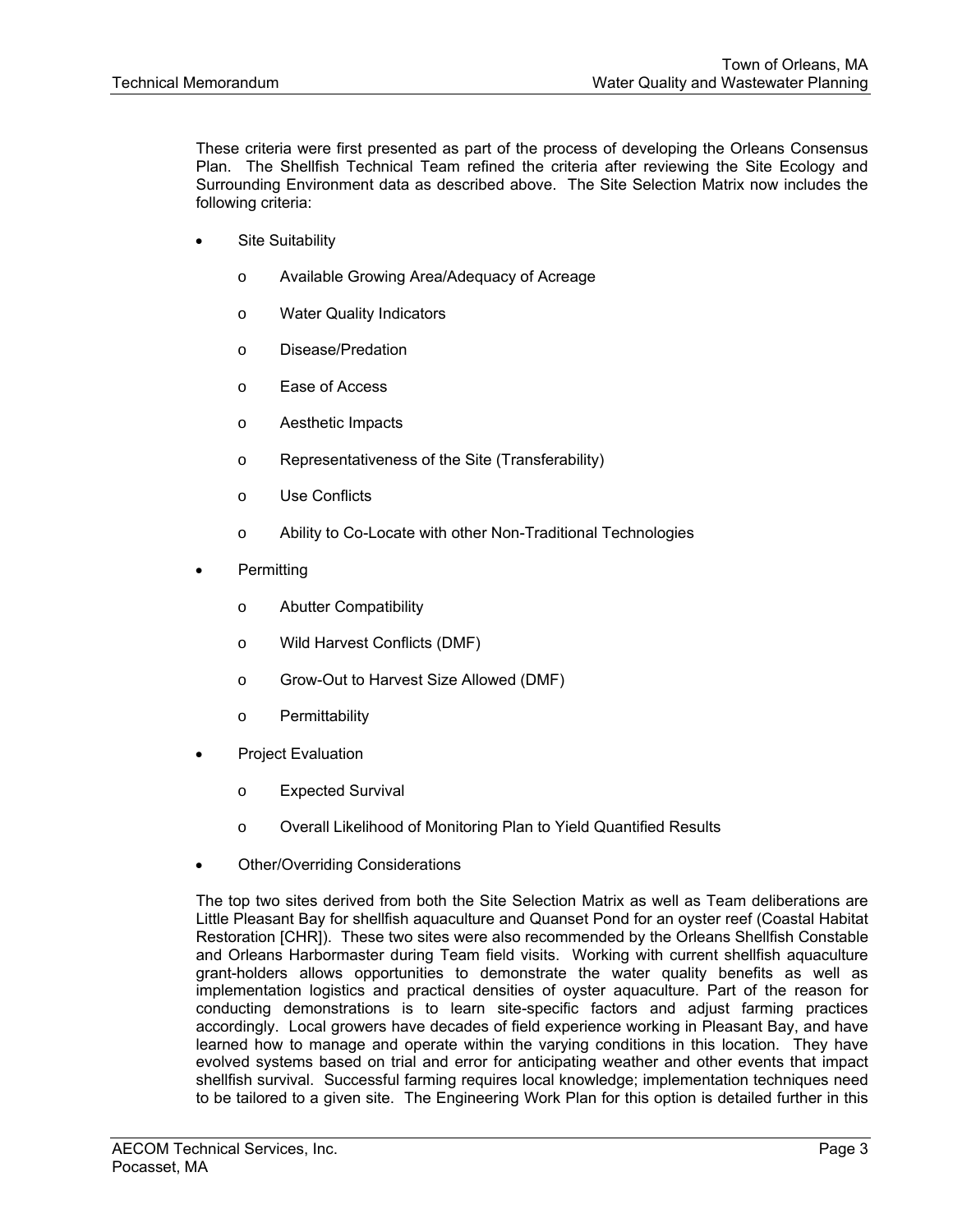TM, but generally includes working with growers to optimize shellfish harvest numbers, identify the needs of this group to increase numbers grown, and design a monitoring plan that can capture water quality impacts. A preliminary monitoring plan has already been developed for this site and is contained in the "Phase I: Orleans Shellfish Operations and Program Expansion Plan" Technical Memorandum dated June, 2015. To demonstrate an oyster reef installation, Quanset Pond has several advantages, including ease of access and patrol, suitable bottom and nutrients, and a reasonable expectation of monitoring to yield quantifiable results.

Pochet is also a favorable location for an oyster reef demonstration, but access and patrol is more difficult; therefore, this site did not rank as high as Little Pleasant Bay or Quanset. Arey's Pond is space-constrained, and the sediment is unsuitable to bottom planting for second year grow-out. Thus, this site does not have good replicability to other areas. Pursuing a shellfish demonstration in Town Cove or Mill Pond is not recommended at this time because (1) oyster propagation is precluded due to excessive oyster drill population (the Massachusetts Shellfish Officers Association advises against oyster propagation where drills are prevalent as a Best Management Practice); and (2) a population study for quahogs is necessary to establish a baseline before any new propagation can be quantified. Finally, given the potential use conflicts and difficulty of monitoring yielding quantifiable results, the Lower River is the least attractive site for an aquaculture demonstration.

In Town Cove, expansion of municipal quahog propagation is recommended to demonstrate and establish maximum practical densities that can be grown and harvested in this area. Based on site reviews, it was found that a quahog propagation demonstration should only be pursued in Town Cove after a population study of current propagation areas is completed. This will establish a baseline for current quahog densities in specific areas where they are currently being planted. Once the baseline population is established, evaluation of a demonstration that increases the number of quahogs that are planted in certain areas in Town Cove can proceed.

The expansion of private grants for oyster aquaculture in certain areas of Town Cove is another possible type of shellfish demonstration. Oyster aquaculture in gear, off the bottom would be the only method of growing in this area due to the oyster drill population. The expansion of private grants requires several permitting steps beginning with a recommendation from the Board of Selectmen to the MA Division of Marine Fisheries. A study of the feasibility of expanding private aquaculture grants is needed to assess the Town's interest in this approach for shellfish propagation in Town Cove.

These two pre-demonstration studies are the first step in moving shellfish demonstrations forward in Town Cove. Section 6 outlines the next steps for these studies.

# **2-2 Definition of Demonstration Formats**

# **Oyster Reef Demonstration Format**

The Orleans oyster reef demonstration project involves growing remote set and planting it in suitable areas, resulting in reef-like grow-out under the diverse environmental conditions experienced over the course of a typical Pleasant Bay growing season. Remote set is a firm substrate, or cultch, such as hard clam shells, with oyster spat attached. Eastern oyster larvae (Crassostrea virginica) produced in a hatchery can be "set" on cultch after a larval stage spent feeding in the water column. This spat can also be induced to set on microscopic shell fragments to produce seemingly unattached "singles". When attached to a substrate, this spat, invisible to the naked eye, is often called "spat-on-shell" or "remote set".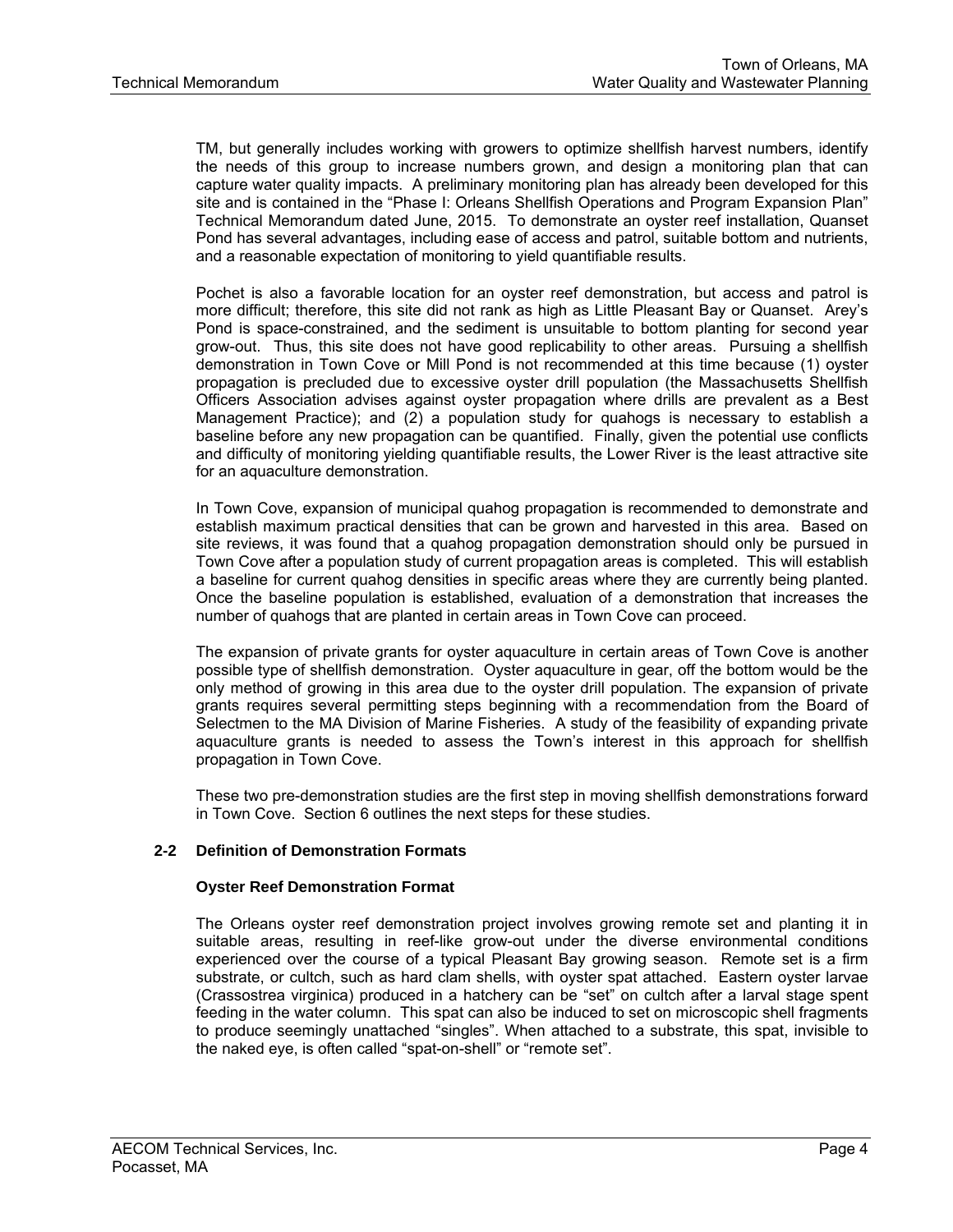The waters of Pleasant Bay do not have a naturally-occurring oyster population that could spawn. To establish an oyster reef in areas where there is no natural set, remote set can be used to introduce oysters into the growing environment. The methodology proposed for establishing a reef in the Quanset Pond area is modeled after a successful reef development program in West Falmouth Harbor, MA. This technique involves a two-stage process:

- Installing remote set in trays and floating bags for an initial grow-out period, typically 8 weeks; and
- Bottom planting this remote set at the end of the first season in the same location as the bags and trays.

The significant benefit of this technique is that it allows the oyster spat to mature in a protected environment, thus reducing predation and mortality. Planting remote set when oysters have reached over 1 inch (25mm) in size also reduces mortality caused by siltation. Growing out remote set in both trays as well as floating bags will enable an evaluation of the growth and survival rates of each technique.

#### **Shellfish Aquaculture Demonstration Format**

The demonstration methodology proposed for Little Pleasant Bay involves working with the growers on the town's existing private shellfish grants. There are currently 12 grants with an average size of 1.75 acres. Typically, single oysters are raised from seed to harvest size in trays, bags and cages. Seed is sometimes purchased at a size large enough to install directly in gear. Smaller seed requires grow-out in an upweller. In total, growers are harvesting approximately 700,000 oysters annually from these grants. Harvesting occurs year-round. To avoid ice damage over the winter, shellfish are submerged to deeper depths or bottom-planted. This demonstration will build on these established growing methods, and includes two phases:

- Discussions with growers to evaluate current growing practices, and opportunities for improving operations; and
- Working with growers to establish a total number of shellfish that can be grown and harvested annually for all grants in aggregate.

# **3. Design and Engineering Scope of Work for Demonstration Projects**

#### **3.1 Quanset Demonstration Project**

#### **Year 1 Engineering Work Plan**

The first year plan for Quanset is to grow 500 bags of oyster remote set in the spring, and to bottom plant within the 2 acre demonstration site at the end of the first growing season (Figure 1). Remote set will first be installed in 250 floating bags plus 15 trays (4' x 4') (Figure 1). Once the oysters are at least 1 inch on average, they will be bottom planted in the same area as the floating bag installation. The bottom planting for the first year should occupy approximately 4000 square feet because the remote set should be mounded and planted densely. The first year timeline is detailed in Figure 2, Quanset Demonstration Gantt Chart.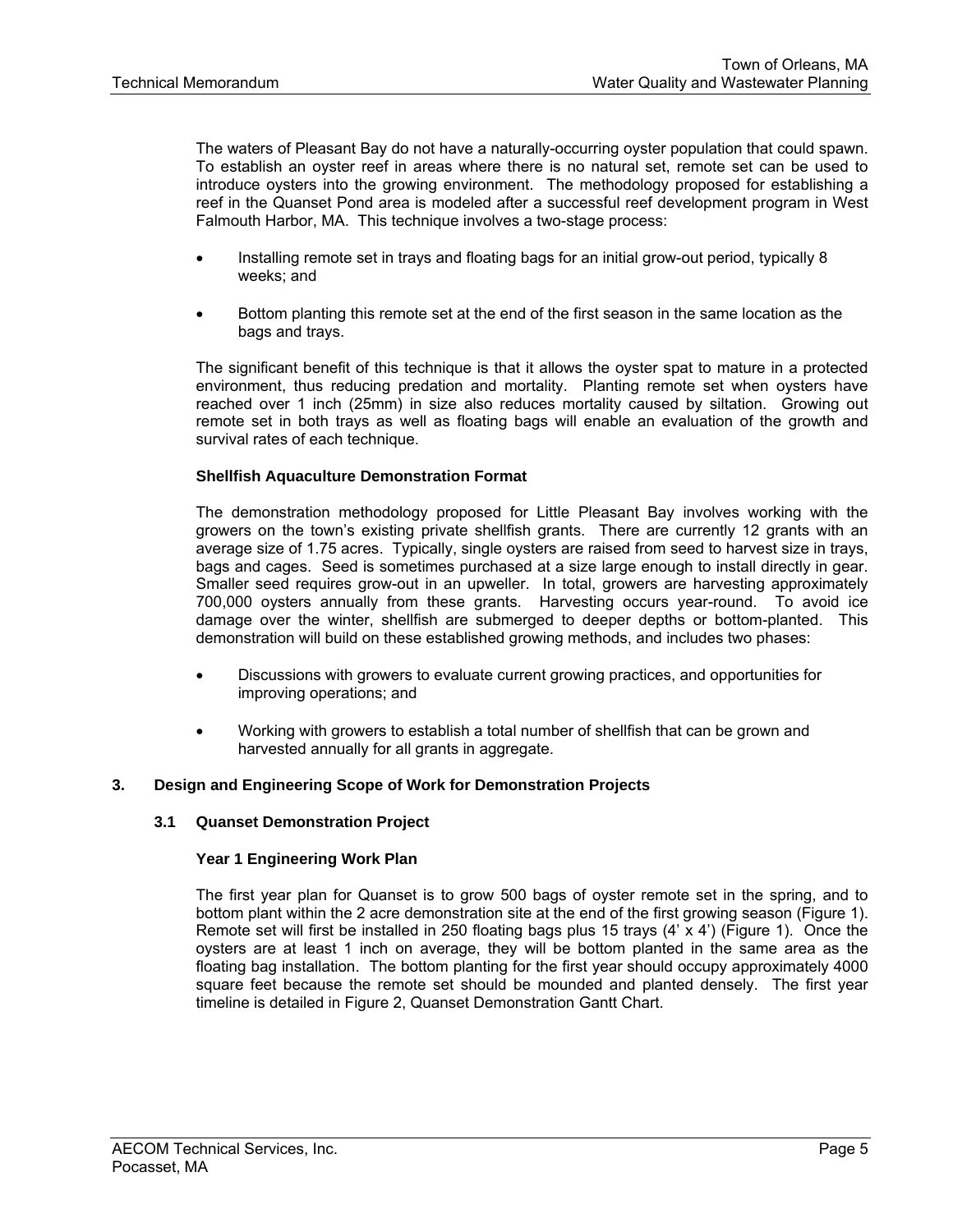Gear includes:

- 9mm mesh bags, closed on one end
- Floats
- 1" PVC pipe, or premade pipe closures
- 4" longline clips
- Hog rings and hog ring pliers
- Trays with covers
- #7 line, #8 line
- Cinder blocks or other anchoring system with chain
- Gloves, chest waders
- Yellow perimeter marking buoys, with anchoring
- **Signs**
- Cable (zip) ties
- Materials and equipment to make jig and drill holes, notch and cut PVC pipe

Remote set can be ordered through the Barnstable County Cooperative Extension's Municipal Shellfish Propagation Program, which coordinates bulk purchase of seed for the fifteen Cape towns. The Massachusetts Division of Marine Fisheries (DMF) also lists approved hatcheries for seed purchase, Appendix XX: http://www.mass.gov/eea/agencies/dfg/dmf/programs-andprojects/seed-hatcheries.html

Gear can be purchased from Ketcham Supply, Atlantic Aquaculture Supply, and Riverdale Mills. The Orleans Natural Resources staff typically purchases ancillary equipment at True Value Hardware and Cape Fisherman's Supply. Once gear arrives, it will be stored at the Harbormaster lockdown located at the Department of Public Works.

#### **Demonstration Project Engineering Work Plan Timeline**

Timing and activities to accomplish the Quanset demonstration should proceed as follows:

February 2017 • Order gear

- 
- Order remote set
- Town of Orleans to advertise Shellfish Technician position
- Discuss Request for Determination of Applicability with Conservation Commission
- Modify Town Shellfish Propagation permit with DMF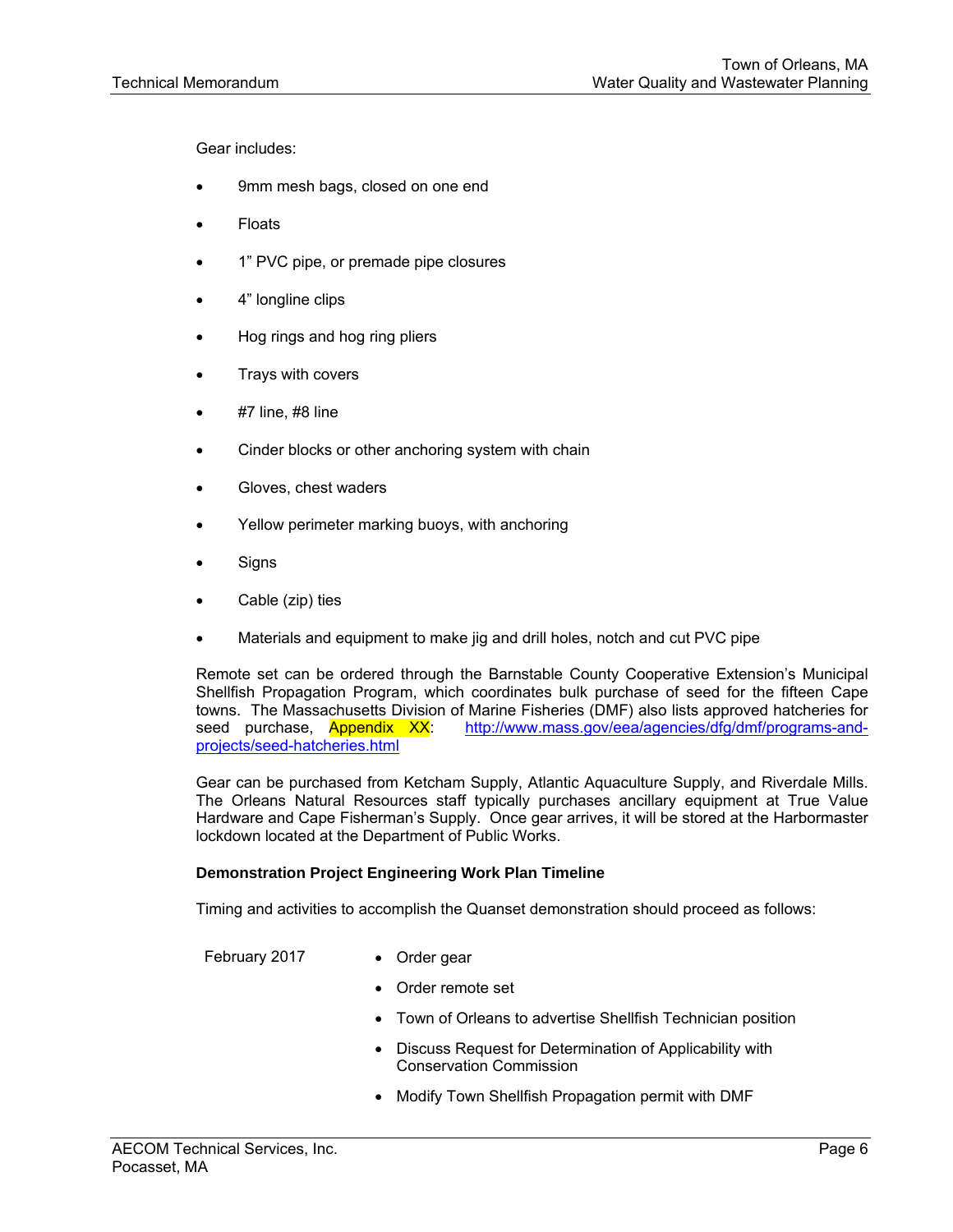| April 2017                  | • Hire Shellfish Technician (for May 1 start) |
|-----------------------------|-----------------------------------------------|
| May 2017                    | <b>Build bags</b><br>$\bullet$                |
| June 2017:                  | Install bags and remote set<br>$\bullet$      |
| July 2017 - October<br>2017 | Operation and Maintenance<br>$\bullet$        |
| November 2017               | Bottom plant<br>$\bullet$                     |
|                             | Repair and storage of equipment<br>$\bullet$  |

This summary of steps and timing, along with responsible parties, is detailed in the Quanset Demonstration Gantt Chart (Figure 2). As soon as funding is available, all gear required to assemble bags and remote set should be purchased. All permitting should be finalized, including the development of a Hurricane Contingency Plan. Shellfish Technician position should be advertised and position filled by April 1, 2017.

The preliminary list of permits includes:

- Town's propagation permit amended by Division of Marine Fisheries; and
- Request for Determination of Applicability (RDA) from Conservation Commission.

To build 500 bags, a work crew that includes a Shellfish Technician and at least two volunteers should be organized. There are a number of citizens' organizations dedicated to improving estuarine water quality in Orleans that are likely to have members interested in assisting. A work area should be prepared with stations for each of the following steps:

- 1. Drill two, ¼ inch holes in mesh bags (a jig should be built beforehand to standardize drilling and to expedite this step);
- 2. Insert pre-cut line (12" lengths) in each hole, create a loop, secure with 2 hog clips;
- 3. Attach longline clip to one loop;
- 4. Attach floats to bag with cable (zip) ties; and
- 5. Attach pre-prepared PVC pipe closure on open end of bag (PVC pipe should be cut on one side and notched on the other).

A short video documenting the steps in floating bag assembly, available from the Town of Falmouth Little Pond Demonstration Project, should be shown to volunteers as a training tool. The video is included as a CD with this Technical Memorandum, and should be posted on the town website.

In early April, the Shellfish Technician should conduct several site visits to refine the exact layout of rafts and anchoring, given depths and bottom type. One week prior to the deployment of remote set, the empty bags and trays should be installed at the Quanset Pond location. The bags will be installed in two groupings of 100 (called rafts), and one grouping of 50 as follows.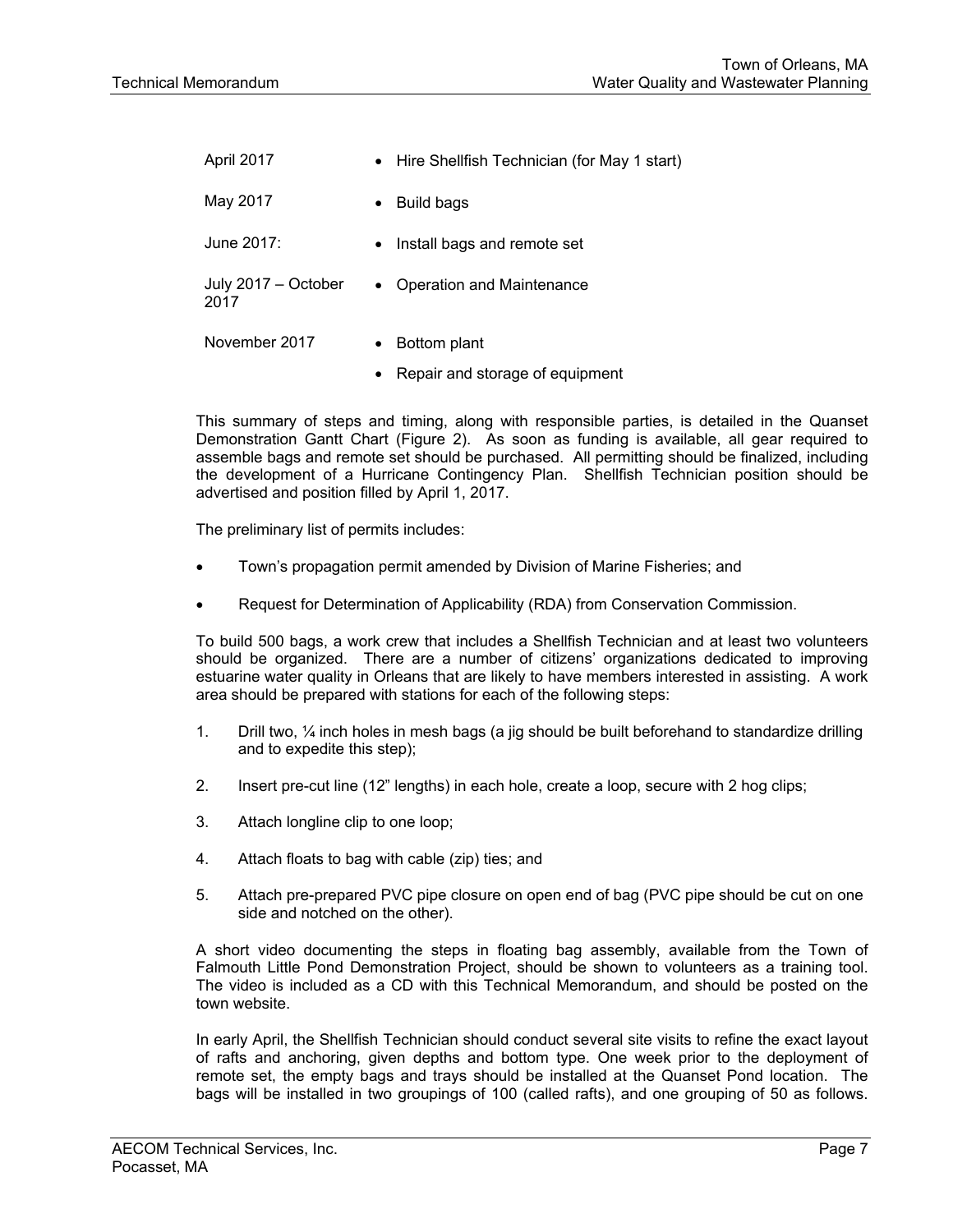Bags will be clipped together in strings of twenty (20) and five (5) strings will be floated in parallel. A shorter raft of five (5) strings containing ten (10) bags will also be assembled. Two (2) to four (4) cinder blocks per side will be used to anchor the raft. Figure 1 shows the two acre demonstration location and a schematic of the gear layout.

As soon as the remote set is obtained from the hatchery, they should immediately be brought to Quanset Pond and loaded in a skiff located on shore. The skiff can then be driven the short distance to the demonstration site. Working from the water, floating bags should be filled with remote set at a density of 1.5 bags of remote set per floating bag. The remainder of the remote set should be poured into trays and located next to the rafts.

Weekly maintenance includes flipping the bags to prevent fouling, adjusting strings and rafts so that they remain tight, and checking bags and trays to assess predation and growth. In managing a shellfish project, neatness counts. The layout of the bags on the site should be orderly, and surrounding should be kept free of unused gear and equipment. Weekly documentation of operational issues should also be submitted. End of season activities include bottom planting remote set, then rinsing, repairing and storing bags, trays, anchors and other equipment. The 500 assembled bags will need a storage floor area of approximately 12' x 12', with bags stacked 2 high. They will be stored in the Harbormaster Lockdown area located at the Department of Public Works. Section 5 details the baseline monitoring program for this demonstration.



Figure 1 - Two (2) Acre Demonstration Site and Gear Layout

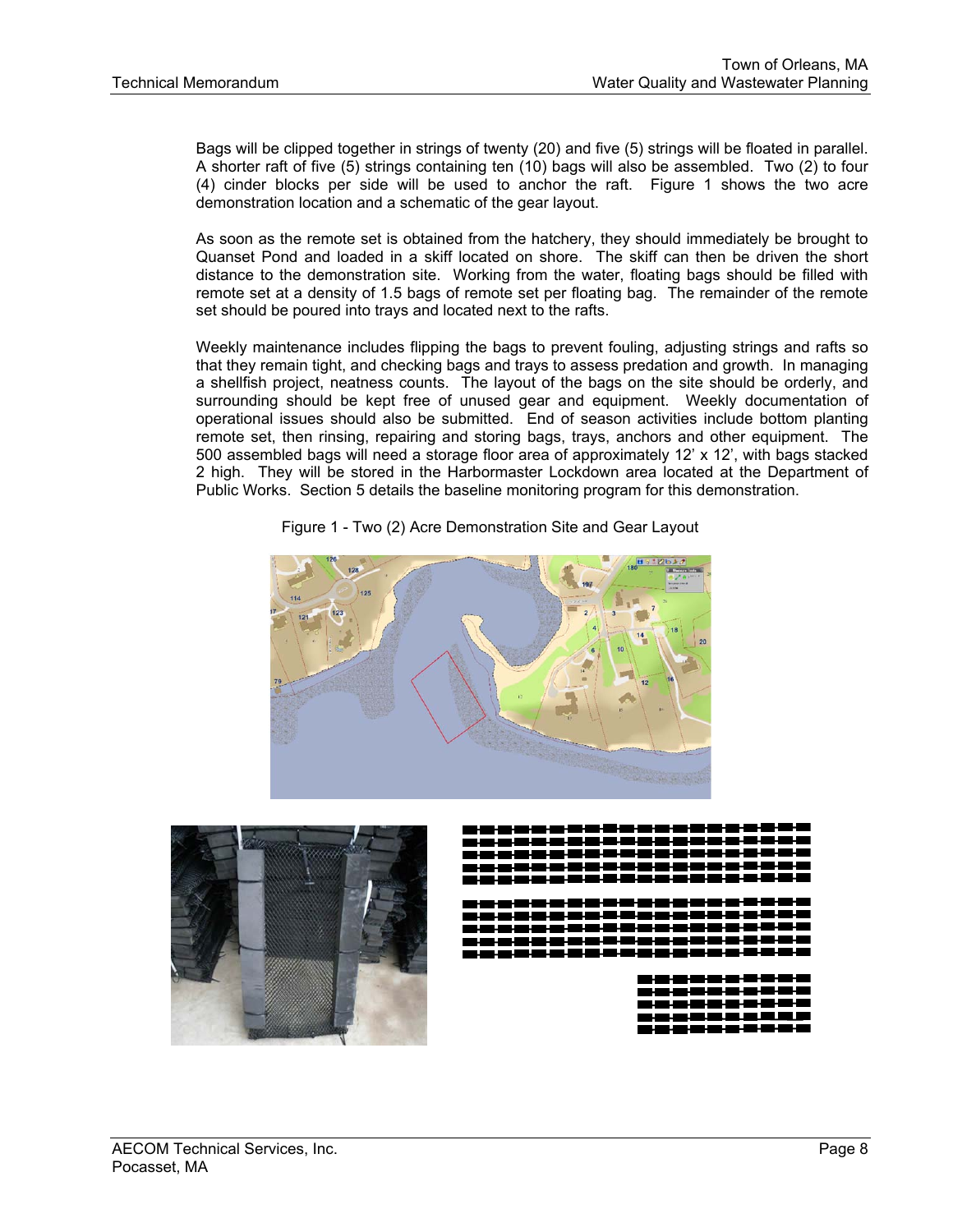# Insert Figure 2. Quanset Demonstration Gantt Chart

#### **3.2 Little Pleasant Bay Demonstration Project**

The plan for Little Pleasant Bay is to first work with growers to evaluate current growing practices and opportunities for improving these systems over the short and long term, then to determine a total number of shellfish that can be grown and harvested annually for all grants combined. Figure 3 shows the locations of the current shellfish grants in Little Pleasant Bay. Establishing baseline water quality conditions in this growing area will inform this process, and help quantify impacts from any increases in shellfish density. Section 5 details the baseline monitoring program for this demonstration.

#### Insert Figure 3. Current Shellfish Grants

#### **Year 1 Pre-Engineering Work Plan**

This demonstration includes two phases:

- 1. Work with growers to evaluate current aquaculture growing practices and opportunities to improve these systems; and
- 2. Work with growers to establish a total number of shellfish that can be grown and harvested annually for all grants in aggregate.

There are a number of constraints that could limit the productivity of the private aquaculture grants in Little Pleasant Bay. The first step in this demonstration is to meet with growers to identify these issues as well as feasible solutions. Site visits to grants with growers will enable collaborative thinking about operations and opportunities. Constraints may include:

- Grant Size;
- Bottom conditions;
- Other location constraints;
- Available nutrients in the water column;
- Available financial resources for gear and operation/maintenance expenses (labor); and
- Infrastructure such as: landing sites, processing/culling facilities, and access to winter storage.

Once the specific limitations on productivity are identified, they will be documented in a needs assessment report, including alternative solutions. The evaluation of different solutions will be done in close collaboration with growers. The goal of this first phase of the demonstration is to describe recommendations and a budget for optimizing shellfish productivity in existing grants that is well-supported by grant holders.

A key goal of Phase 2 is to work with growers to establish a feasible quantity of shellfish that can be grown and harvested annually, so that results of shellfish aquaculture can be monitored effectively. These harvest goals will be based on the experience of growers in Little Pleasant Bay. Growers should lead the implementation of measures that address any constraints on productivity, which is included in Phase 2 of this demonstration.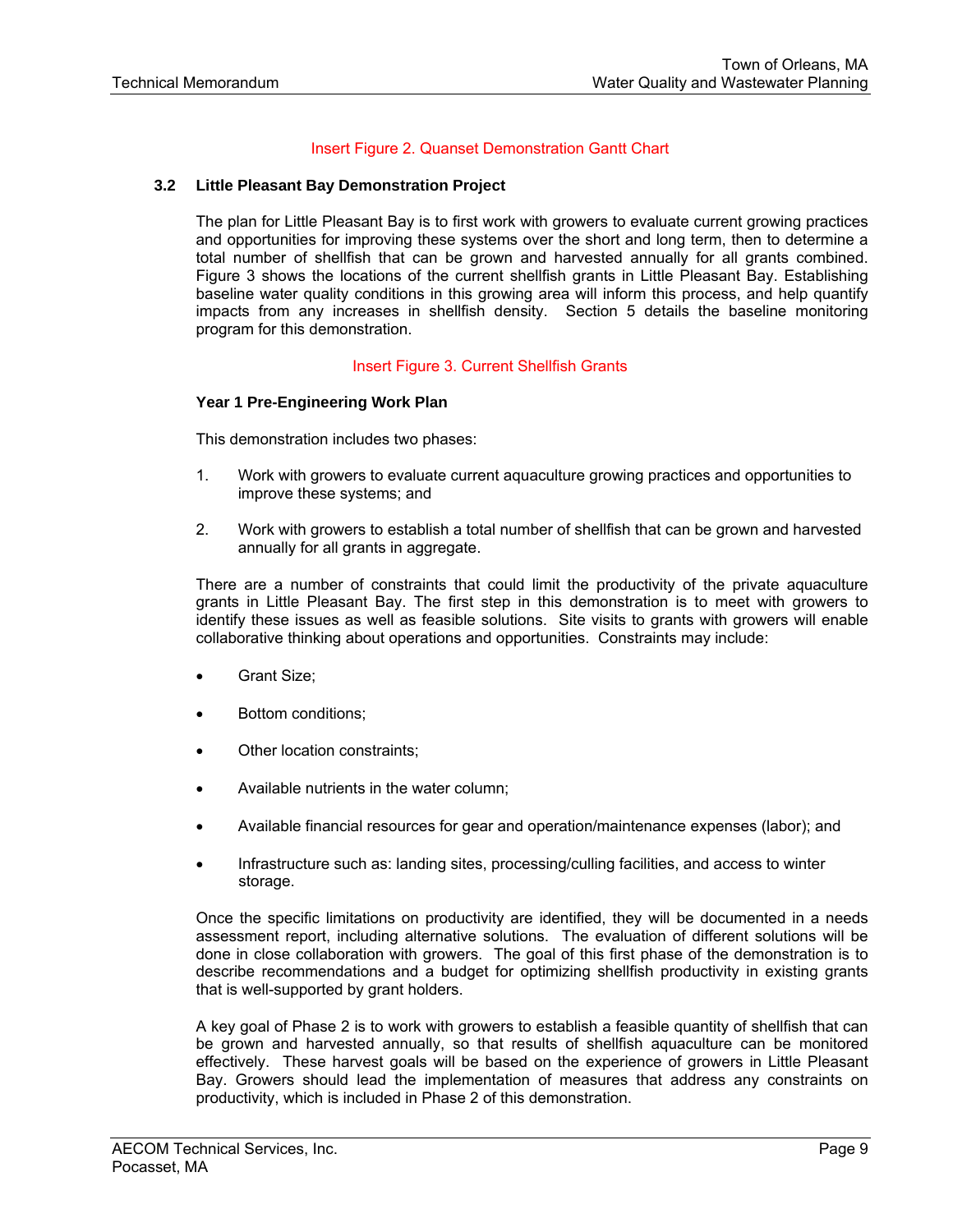No additional permits are required for this demonstration. This summary of steps and timing, along with responsible parties, is detailed in the Little Pleasant Bay Demonstration Gantt Chart (Figure 4):

| June 2016 -<br>September 2016   | Water quality monitoring to establish baseline conditions in and<br>around the grants                                                                                        |  |  |  |  |
|---------------------------------|------------------------------------------------------------------------------------------------------------------------------------------------------------------------------|--|--|--|--|
|                                 | Meet with growers and Shellfish Constable to assess interest.<br>Include other technical experts (County Cooperative Extension,<br>former Shellfish Constables as available) |  |  |  |  |
|                                 | Site visits to grants to evaluate site constraints and operations<br>$\bullet$                                                                                               |  |  |  |  |
|                                 | Develop list of constraints on production (needs assessment)<br>$\bullet$                                                                                                    |  |  |  |  |
|                                 | Identify possible solutions (alternatives analysis)<br>$\bullet$                                                                                                             |  |  |  |  |
|                                 | Identify oyster farming innovations being implemented elsewhere in<br>Massachusetts that may be transferrable to Little Pleasant Bay                                         |  |  |  |  |
|                                 | Prepare options for enhancing production, based on feedback from<br>growers                                                                                                  |  |  |  |  |
|                                 | Economic study to evaluate market conditions and impacts for the<br>quantities of oysters that will be grown                                                                 |  |  |  |  |
| October 2016                    | Review and revise options based on grower preferences<br>(recommended plan)                                                                                                  |  |  |  |  |
|                                 | Develop budget for preferred scenario                                                                                                                                        |  |  |  |  |
|                                 | Develop a model Memorandum of Understanding between growers<br>and Town                                                                                                      |  |  |  |  |
| November $2016 -$<br>March 2017 | <b>Additional Funding</b>                                                                                                                                                    |  |  |  |  |
| April 2017                      | Implement measures that have been identified                                                                                                                                 |  |  |  |  |

# Insert Figure 4. Little Pleasant Bay Demonstration Gantt Chart

# **4. Budget and Grant Funding for Demonstration Projects**

A detailed budget for the Quanset and Little Pleasant Bay demonstrations is included in Appendix A. The installation of the Quanset reef is phased over three years. The total budget includes all costs for implementing a demonstration that builds a 1 acre reef with approximately 1 million oysters over the three year period. First year costs include purchasing 500 bags of remote set and the gear required to grow the set, as well as hiring a Shellfish Technician to install, operate, maintain and plant the reef. A project manager to oversee, document and evaluate results is also included. The first year is designed to validate that oyster remote set can be grown successfully at this location, and to allow the town to gain experience with the logistics of operating a demonstration project. The second and third year budgets include the cost of significantly more bags of remote set, summing to a three year total of 5000 bags, as well as the added gear that is needed for growing the remote set. Labor is also included in these budgets. Monitoring costs include sampling and analysis for ten (10) stations as shown in Figure 5.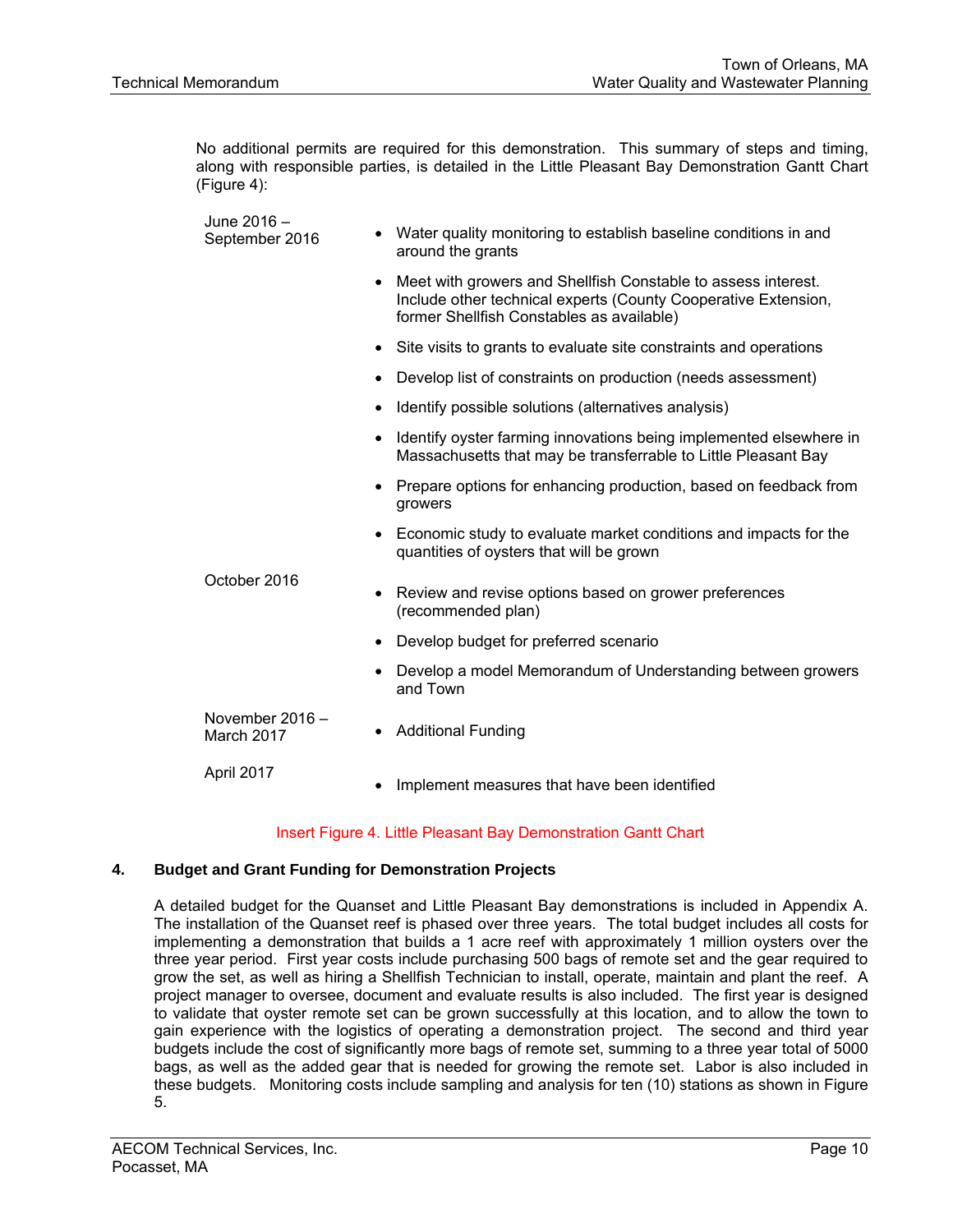The Little Pleasant Bay demonstration includes the cost of working with growers, evaluating options and preparing a Technical Memorandum on recommended measures to improve efficiency/density of the current grants. Moreover, an estimate for the cost of producing an additional 1 million oysters in aggregate from these grants is included.

The following list of potential funding sources is based on solicitations that have been published historically:

- Cape Cod Economic Development Council (any organization or individual may apply)
	- o Annual, preproposals typically solicited in November/December
- Cape Cod Water Protection Collaborative
	- o Applications from Cape Cod towns are accepted on an ongoing basis
- USEPA Southeast New England Estuaries Project grants (limited to municipal entities, state government and non-profit organizations)
	- o Solicited on an irregular basis, recently pre-proposals due in July and January
- NOAA Fisheries Saltinstall-Kennedy grant (any organization or individual may apply)
	- o Annual, typically early October announcement for full proposal due in November
- USDA Community Food Project (CFP) grant (Only food provider organization may apply)
	- o Annual, typically early October announcement for full proposal due in November

# **5. Performance Monitoring Program**

The purpose of implementing shellfish demonstrations in Orleans is to determine the extent to which shellfish can be grown to achieve water quality improvement goals as well as compliance with regulatory standards. Monitoring of both ecological parameters as well as implementation success will provide information that is needed for this water quality improvement planning and decision making. As part of implementing a comprehensive Performance Monitoring Program, a project-specific Quality Assurance Policy Plan (QAPP) is recommended. Both the UMASS Dartmouth's School for Marine Science and Technology (SMAST) and the Center for Coastal Studies have a QAPP for water quality and benthic denitrification and infauna sampling. Either QAPP is appropriate and should be followed. In addition, for other aspects of field and analytical work, an additional QAPP should be developed.

Both proposed demonstrations are in the Pleasant Bay watershed. Through the Pleasant Bay Alliance's Monitoring Program, baseline data exists in Quanset Pond. While there are monitoring stations near the existing shellfish grants in Little Pleasant Bay, the first step for this demonstration is to establish pre-installation baseline conditions directly within the shellfish grant areas.

It is recommended that for implementing shellfish projects in Nauset Harbor (Town Cove and Mill Pond) the first step is to reinstate water quality monitoring at the WMO-25 to WMO-35 monitoring stations and conduct a standing stock assessment for quahog populations in Town Cove and Mill Pond. This is needed to establish pre-installation baseline conditions. Monitoring at these stations, except for the three Sentinel Stations (WMO-25, WMO-24, and WMO-38) has not been reported since 2005.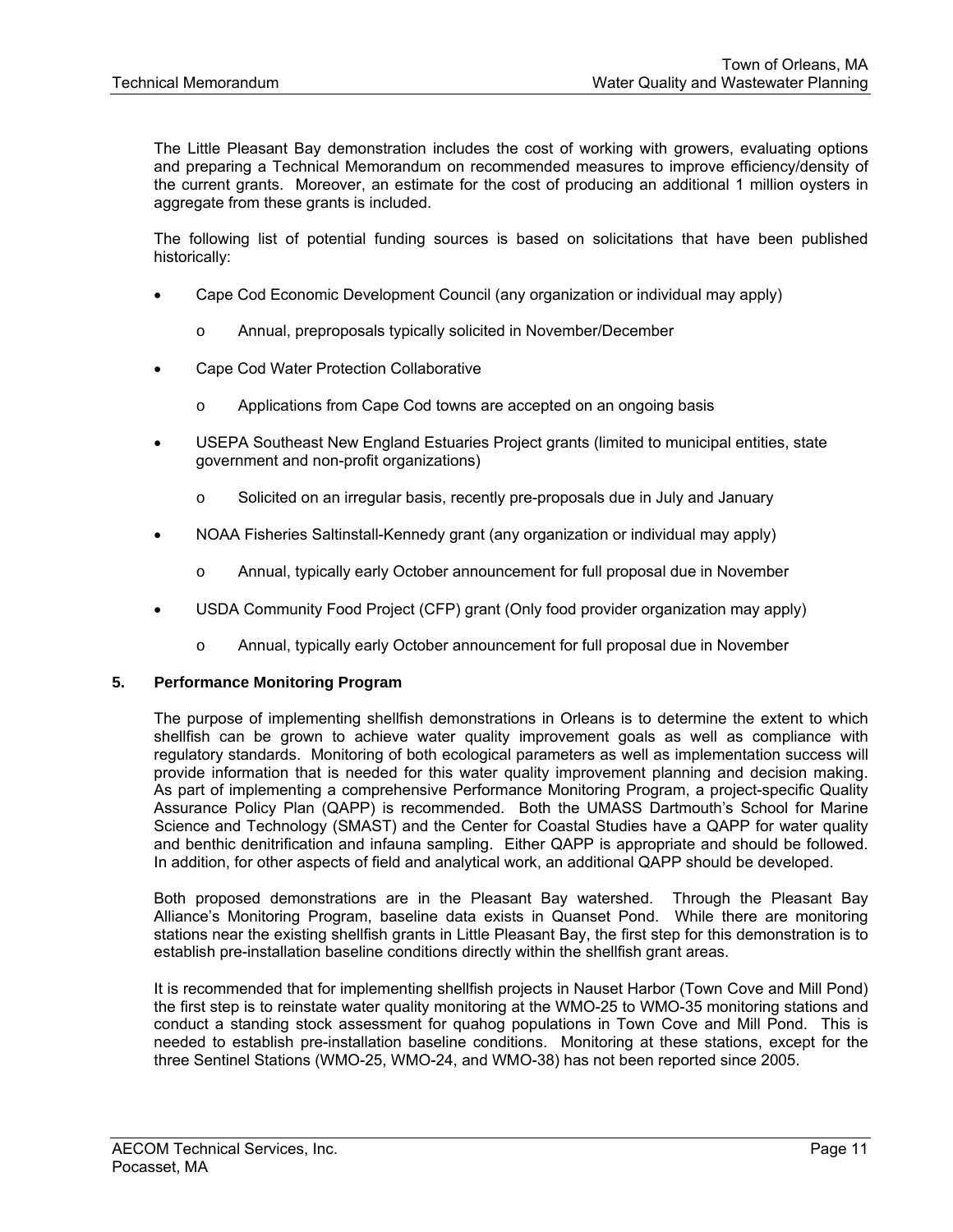# **5.1 Water Quality Monitoring**

To quantify any water quality changes that result from the demonstration projects, bi-weekly sampling from May – September should include the following parameters at both water surface and bottom locations within the sampling stations: Total Nitrogen (TN), nitrate + nitrite, ammonia, dissolved organic nitrogen (DON), dissolved inorganic nitrogen (DIN), particulate organic nitrogen (PON), Temperature, Chlorophyll *a*, Pheophytin *a*, Orthophosphate, Salinity, Dissolved oxygen (DO), and Transparency (Secchi depth). Continuous monitoring of Chlorophyll *a*, DO and transparency is recommended. The following table shows the frequency and timing of sampling that should occur for water quality monitoring. (add station names/numbers once finalized)

| <b>STATION ID</b>    |  | May 1 - 15 May 16 - 31 Jun 1 - 15 Jun 16 - 30 Jul 1 - 15 |  | Jul 16 - 31   Aug 1 - 15   Aug 16 - 31   Sept 1 - 15   Sept 16 - 30   Oct 1 - 15 |  | <b>TOTAL SAMPLES</b><br><b>Surface and Bottom</b> |
|----------------------|--|----------------------------------------------------------|--|----------------------------------------------------------------------------------|--|---------------------------------------------------|
| Demo-1               |  |                                                          |  |                                                                                  |  | 22                                                |
| Demo-2               |  |                                                          |  |                                                                                  |  | 22                                                |
| Demo-3               |  |                                                          |  |                                                                                  |  | 22                                                |
| QA/QC (10%)          |  |                                                          |  |                                                                                  |  |                                                   |
| <b>Total Samples</b> |  |                                                          |  |                                                                                  |  |                                                   |

#### **5.2 Measuring denitrification rates associated with oyster aquaculture and reef building**

Enhanced sediment denitrification, caused by oyster aquaculture and oyster reef development, is also recommended to be analyzed. This analysis includes collecting sediment core samples, and incubating them under in situ conditions during the period of maximum denitrification rates in the summer interval (July-September). Time series measurements of total dissolved nitrogen, nitrate+nitrite, ammonium and ortho-phosphate should be made on each incubated core sample. The rate of oxygen uptake should also be measured in order to: (1) rank sediments relative to organic matter deposition rates and (2) develop a general nitrogen model for oyster impact to the nitrogen cycle in the sediments.

Assays should be performed on cores distributed throughout the oyster aquaculture area (directly under the oyster aquaculture rafts and along a 100m transect extending towards the south. The results should show any spatial pattern and rate of nutrient exchange between the sediments and water column, and whether these rates are affected by the cultivation of oysters in Quanset Pond and Little Pleasant Bay.

Excess nitrogen gas ( $N_2$ ) is measured using membrane-inlet mass spectrometry (MIMS).  $N_2$ produced by denitrification is precisely detected by analysis of its ratio with the inert gas Argon. Water samples should be collected and stored to prevent gas exchange or bubble formation. In the laboratory, sample water is pumped at ml/min rates through a gas permeable membrane in order to extract gas into the mass spectrometer inlet.

# **5.3 Demonstration Projects**

#### **Water Quality Monitoring Locations: Quanset Pond Demonstration**

To establish whether there is a shellfish impact on water quality, ten (10) sampling stations are proposed. As shown in Figure 5, these stations are located above, within and directly below the proposed oyster reef two-acre growing area (shown as blue rectangle), enabling direct analysis of the water as it flows across the growing areas. In addition, a benthic infaunal survey of the growing area should be conducted to establish baseline benthic environment and species diversity to enable future quantification of the overall impact to habitat through creation of the oyster reef.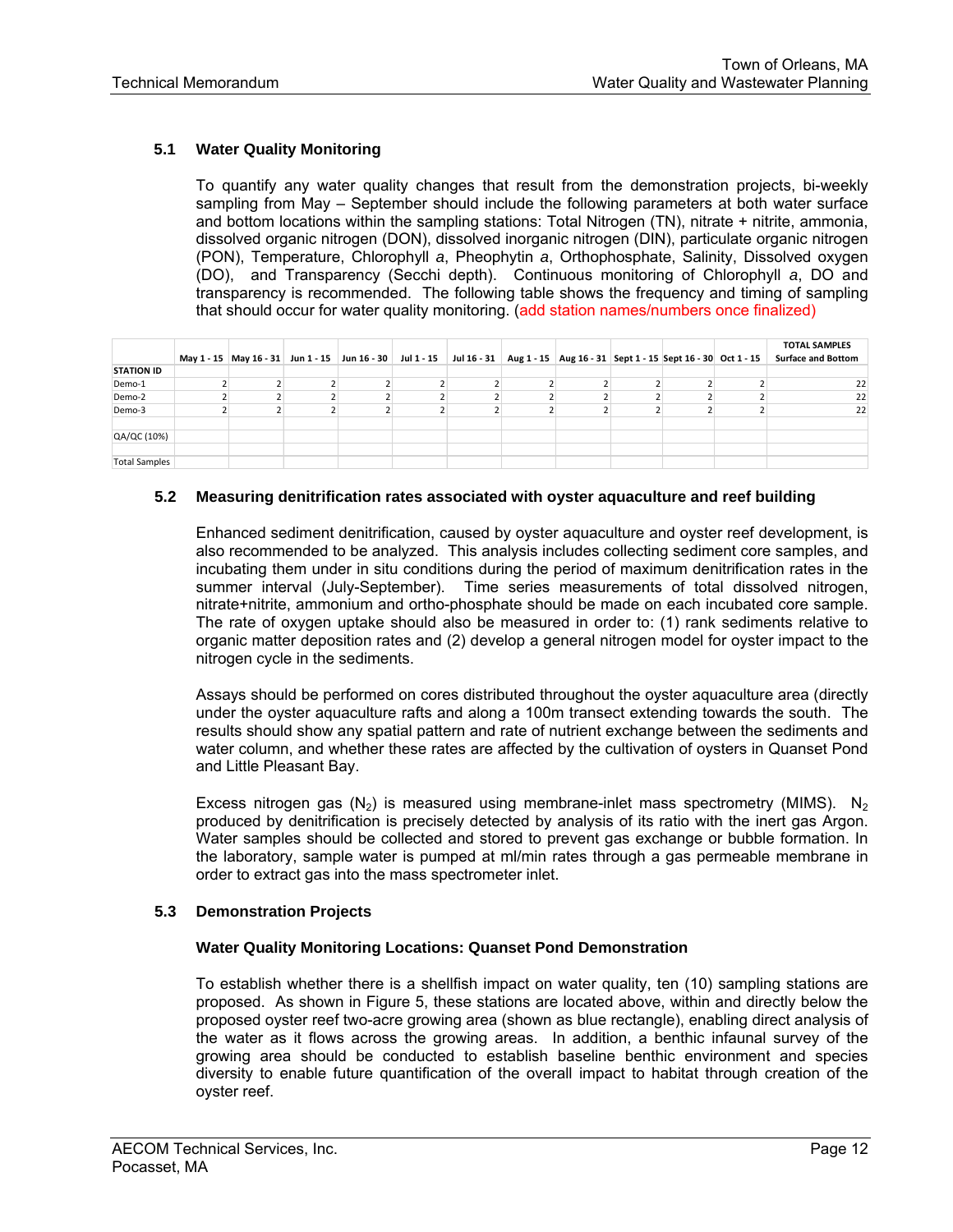

Figure 5 - Map of Recommended Sampling Stations for Quanset Demonstration

# **Water Quality Monitoring Locations: Little Pleasant Bay Demonstration**

To establish whether there is an effect on water quality from the addition of oysters, ten (10) sampling stations are proposed. As shown in Figure 6, these stations are located within and directly below the grant areas, enabling direct analysis of the water as it flows through the growing areas.

### **Monitoring Shellfish Growth and Survival at Quanset Pond**

In addition to water quality sampling, monitoring the size of the shellfish population, as well as growth and survival rates is also recommended. Remote set oysters should be randomly sampled both from floating bags and from trays, and measured every two weeks to establish a growth rate. Survival should be quantified monthly in both floating bags and trays. Before the oysters are bottom planted in the first growing season, population density should be established, and population counts should be made. Observations regarding predation, and other stressors should be recorded. The population density at the beginning of the second growing season should then be measured.

The first year report documenting the demonstration projects at the end of the first season should include:

- Population density and overall population counts
- Number/percent survivors for one year of growth
- Evaluation of growth rates and survival in trays versus floating bags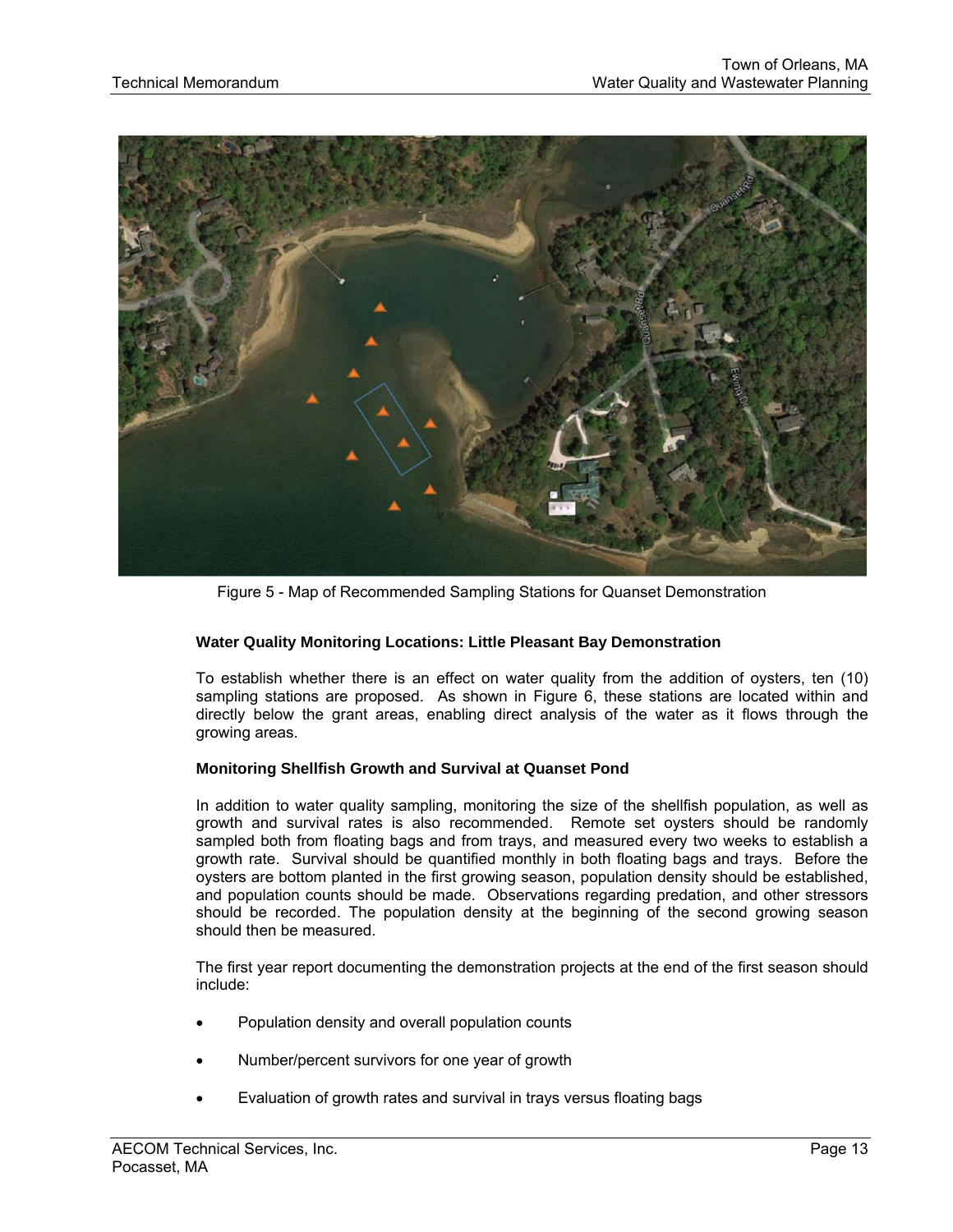

Figure 6 - Map of Recommended Sampling Stations for Little Pleasant Bay Demonstration

- Size Classes by length for one year of growth
- Area of bottom covered by remote set
- Review of viability of site for shellfish growth
- Assessment of operation and maintenance requirements of trays versus floating bags
- Useful modifications to the site selection criteria for shellfish
- Recommendations on the type of shellfish grown and whether there should be a mix of species
- Assessment of abutter compatibility and use conflicts

To determine nitrogen uptake from the oyster reef, a measure of the nitrogen content in the shell and soft tissue should be performed for each size class of oyster, as follows:

- Measure dry weights of shellfish tissue and shell separately, using a pooled sample of 10- 20 animals
- Measure the percentage of N in tissue and shell separately, using a pooled sample of 10- 20 animals
- Tabulate wet weight to dry weight correlations using regression analysis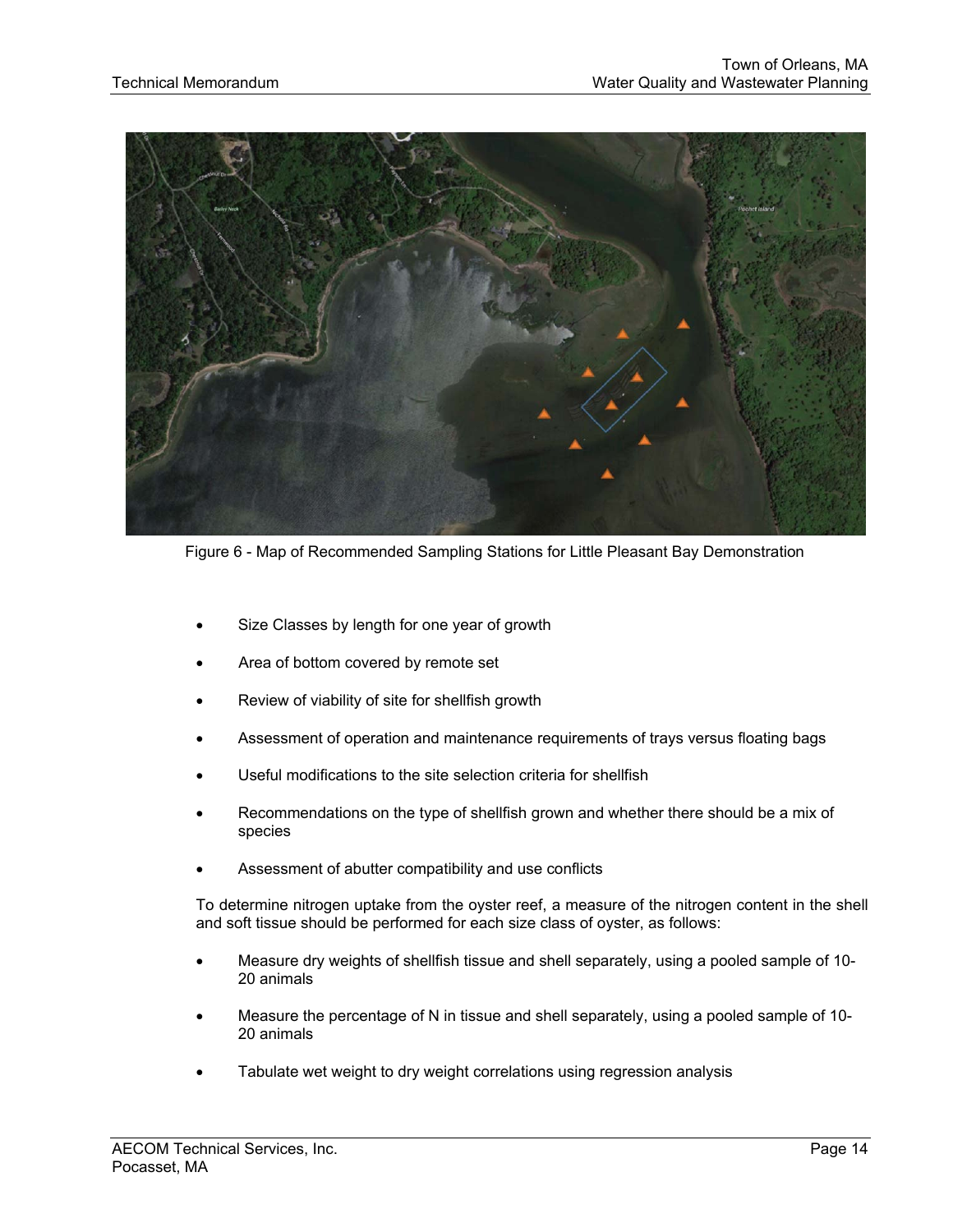- Determine nitrogen uptake by total weight of shellfish in each size class
	- o Use correlation between the total wet weight of shellfish (shell and tissue) in each size class and dry weight
	- o Multiply by percent nitrogen for size class

This plan is consistent with the Cape Cod Commission's draft monitoring plan recommendations (Appendix B).

#### **6. Findings/Recommendations**

The goal of full scale implementation of the Quanset pond demonstration is an oyster reef of approximately 1 acre, growing at least 1 million oysters annually that achieve harvestable size (3-inch). Full scale implementation will be phased as follows:

- Year 1: 500 remote set bags, grown in floating bags and trays;
- Year 2: 1500 remote set bags, grown in either bags or trays or a combination of both, as determined by Year 1 evaluations; and
- Year 3: 3000 remote set bags, grown in either bags or trays or a combination of both, as determined by Year 1 evaluations.

The purpose of this phased approach is to ensure that oyster remote set can be grown successfully at this location, both in gear as well as on the bottom. Trays reduce the visual impact of reef development operations, but sometimes experience fouling, predation and higher mortality. Phasing also allows operations to be scaled-up after determining whether trays are a viable growing technique. Based on information from the West Falmouth reef project and the Mashpee oyster propagation program, it is estimated that an 8 pound remote set bag (regular size) will produce approximately 240 live oysters at the end of one growing season. Therefore, a total of 5000 remote set bags, grown-out over a period of three years, will produce a population of approximately 1.2 million oysters. Quantifying growth rates and survival is needed to enable accurate specification of the number of remote set bags needed to maintain this population level of oysters annually. For planning purposes, it is assumed that 5000 remote set bags will be required to replenish the reef every year, and that there will be an annual harvest of 1 million oysters once the reef is established.

The goal of full scale implementation of the Little Pleasant Bay demonstration working with growers is a total oyster harvest equivalent to 600 kg of nitrogen removal. Full scale implementation will be refined after an assessment of needs and a recommended plan is completed.

#### **Town Cove Pre-Demonstration Studies**

In addition to the Demonstration Projects described above in Pleasant Bay, two pre-demonstration projects are recommended for Town Cove:

The quahog population study in Town Cove should occur in the areas where municipal quahog propagation is currently occurring. Three, ten meter transects should be defined through the two ends and center of these quahog planting areas. For each transect, five separate square meter sample areas should be surveyed for all organisms. Quahog numbers will then be used as the baseline density. A detailed scope of work will be developed prior to soliciting bids for professional services to conduct this survey.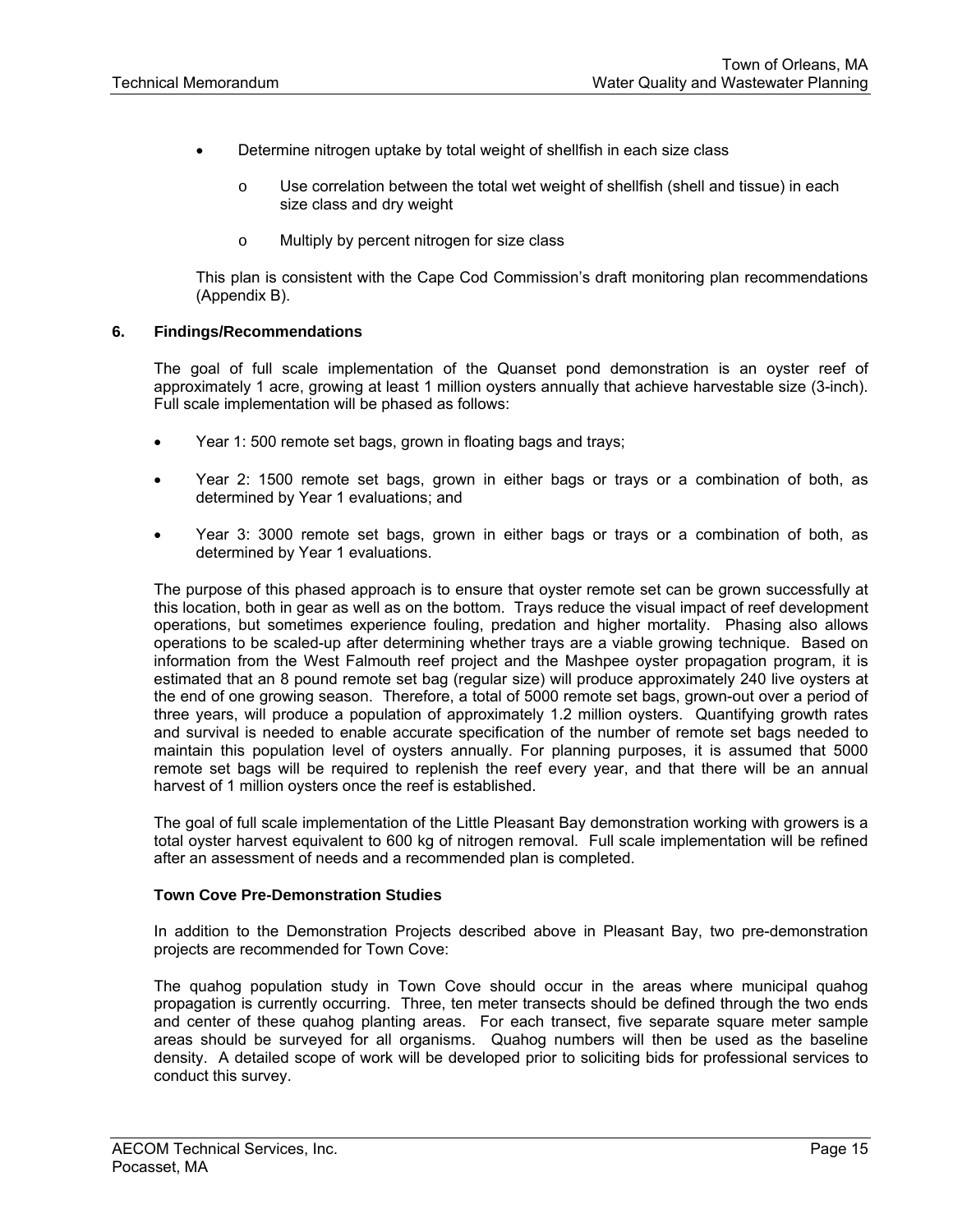A study to evaluate whether private aquaculture grants should be expanded in Town Cove would include developing an inventory of possible locations and sizes with input from the Shellfish Constable, Shellfish and Waterways Committee and other stakeholders. Once potential sites are identified, the next step is to conduct a Standing Stock Assessment of these recommended grant areas. This assessment establishes the current shellfish species and densities in these areas. Once the Standing Stock Assessment is completed, additional evaluation and discussion with above stakeholders is recommended. A final set of proposed grant sites is then reviewed by the Board of Selectmen at a public hearing. The Board of Selectmen may then request that the Division of Marine Fisheries approve the location of private grants in Town Cove.

# **Review of Management Options**

As noted in the June 2015 Technical Memorandum entitled Phase I: Orleans Shellfish Operations and Program Expansion Plan, shellfish operations can be managed in three distinct ways: by the Town, commercially or as public-private partnerships. There are advantages and disadvantages to each approach. Table 1 outlines some of the key attributes of each management option.

| <b>Issue</b>                                                                                                                                                          | <b>Run by Town</b>                                                                | <b>Commercial</b>                                                                                       | <b>Public-Private Partnership</b>                                                                                           |  |  |
|-----------------------------------------------------------------------------------------------------------------------------------------------------------------------|-----------------------------------------------------------------------------------|---------------------------------------------------------------------------------------------------------|-----------------------------------------------------------------------------------------------------------------------------|--|--|
| Flexibility in allowable growing<br><b>Regulatory</b><br>areas (conditionally closed<br>(Division of Marine<br>areas may be used for<br><b>Fisheries)</b><br>growing) |                                                                                   | Growing areas limited to<br>"open" areas/areas where<br>there are not productive wild<br>fisheries      | May allow for expanded<br>growing areas for private<br>growers                                                              |  |  |
| <b>Regulatory</b><br>(Division of Marine<br>Public harvest<br><b>Fisheries)</b>                                                                                       |                                                                                   | Private harvest                                                                                         | May include mix of private and<br>public harvest                                                                            |  |  |
| Ability to grow<br>shellfish                                                                                                                                          | Must have staff with expertise<br>in growing shellfish dedicated<br>to projects   | Growers have<br>experience/skill set required                                                           | Expertise of private growers<br>with Town support may enable<br>larger numbers of shellfish to<br>be grown more efficiently |  |  |
| Many operational issues must<br><b>Management</b><br>be managed and tasks<br><b>Logistics</b><br>executed                                                             |                                                                                   | Growers have<br>experience/skill set required<br>and the economic incentive<br>to maximize productivity | Expertise of private growers<br>with Town support may enable<br>larger numbers of shellfish to<br>be grown throughout town  |  |  |
| <b>Operational</b><br><b>Logistics</b>                                                                                                                                | Town procurement and other<br>processes less flexible than in<br>private business | flexible decision making                                                                                | Allows flexible operational<br>decision making, with<br>accountability to Town for end<br>qoals                             |  |  |
| <b>Accountability</b>                                                                                                                                                 | All aspects of project are<br>public                                              | Operations privately run                                                                                | Town tracks outcomes, but is<br>not responsible for daily<br>operations                                                     |  |  |
| Town bears all costs<br>Cost                                                                                                                                          |                                                                                   | Minimal cost to town (some<br>staff time for tracking)                                                  | Most costs borne by private<br>sector but Town could provide<br>some financial support and<br>staff time for tracking       |  |  |

#### Table 1 - Comparison of Shellfish Management Options